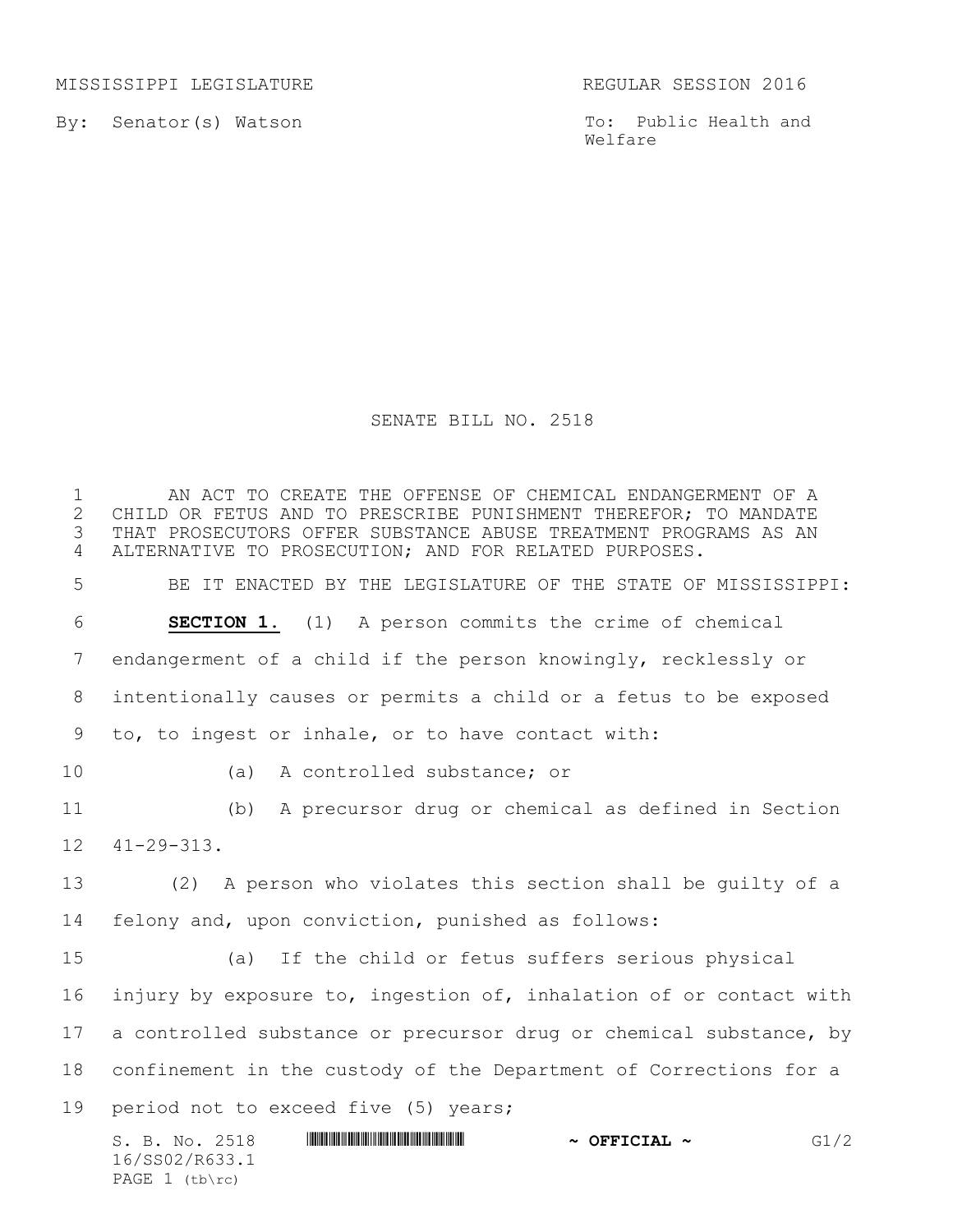(b) If the exposure to, ingestion of, inhalation of or contact with a controlled substance or precursor drug or chemical substance results in the death of the child or fetus, by confinement in the custody of the Department of Corrections for a period not to exceed twenty (20) years.

 (3) The court shall impose punishment pursuant to this section rather than imposing punishment authorized under any other provision of law, unless another provision of law provides for a greater penalty or a longer term of imprisonment.

 (4) It is an affirmative defense to a violation of this section that the controlled substance was:

 (a) Provided by lawful prescription for the child, and that it was administered to the child in accordance with the prescription instructions provided with the controlled substance.

 (b) Provided by lawful prescription for the pregnant mother of the fetus, and that it was administered to the mother in accordance with the prescription instructions provided with the controlled substance.

 (5) (a) In all cases brought under this section against a mother or a pregnant woman for chemical endangerment of a fetus or an infant, the prosecutor must offer the defendant the option of treatment for substance abuse in lieu of prosecution upon the entry of a plea of guilty. The court shall withhold acceptance of the plea and sentence thereon pending successful completion of

16/SS02/R633.1 PAGE 2 (tb\rc)

S. B. No. 2518 \*SS02/R633.1\* **~ OFFICIAL ~**